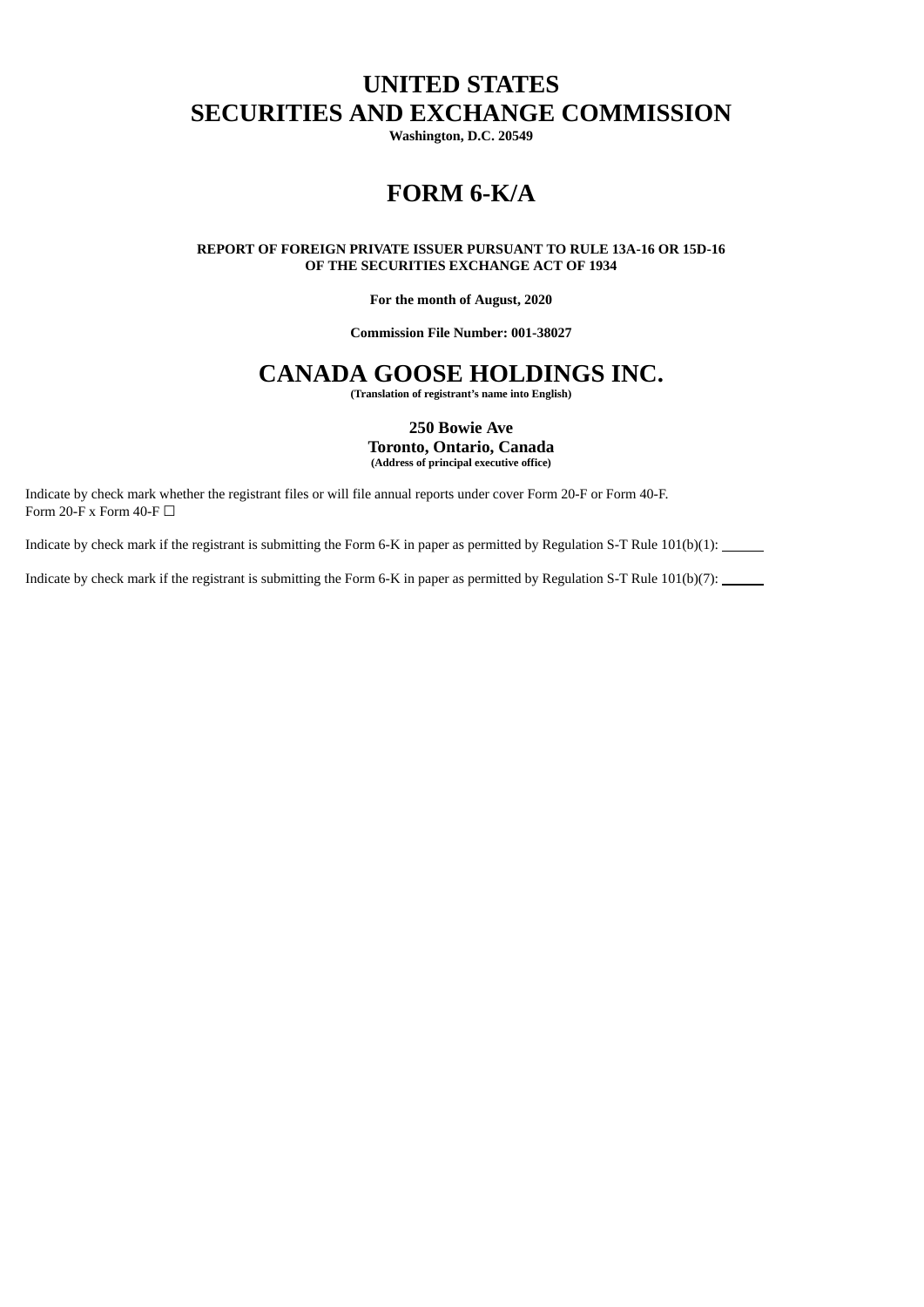## **Explanatory Note**

This Form 6-K/A is being filed to file a corrected version of Canada Goose Holdings Inc.'s (the "Company") earnings press release, which was originally filed as Exhibit 99.5 to the Company's Current Report on Form 6-K filed on August 11, 2020 (the "Original Exhibit"). The Original Exhibit contained an error in the Adjusted Net Loss reconciliation included under "Non-IFRS measures", which is corrected in this filing.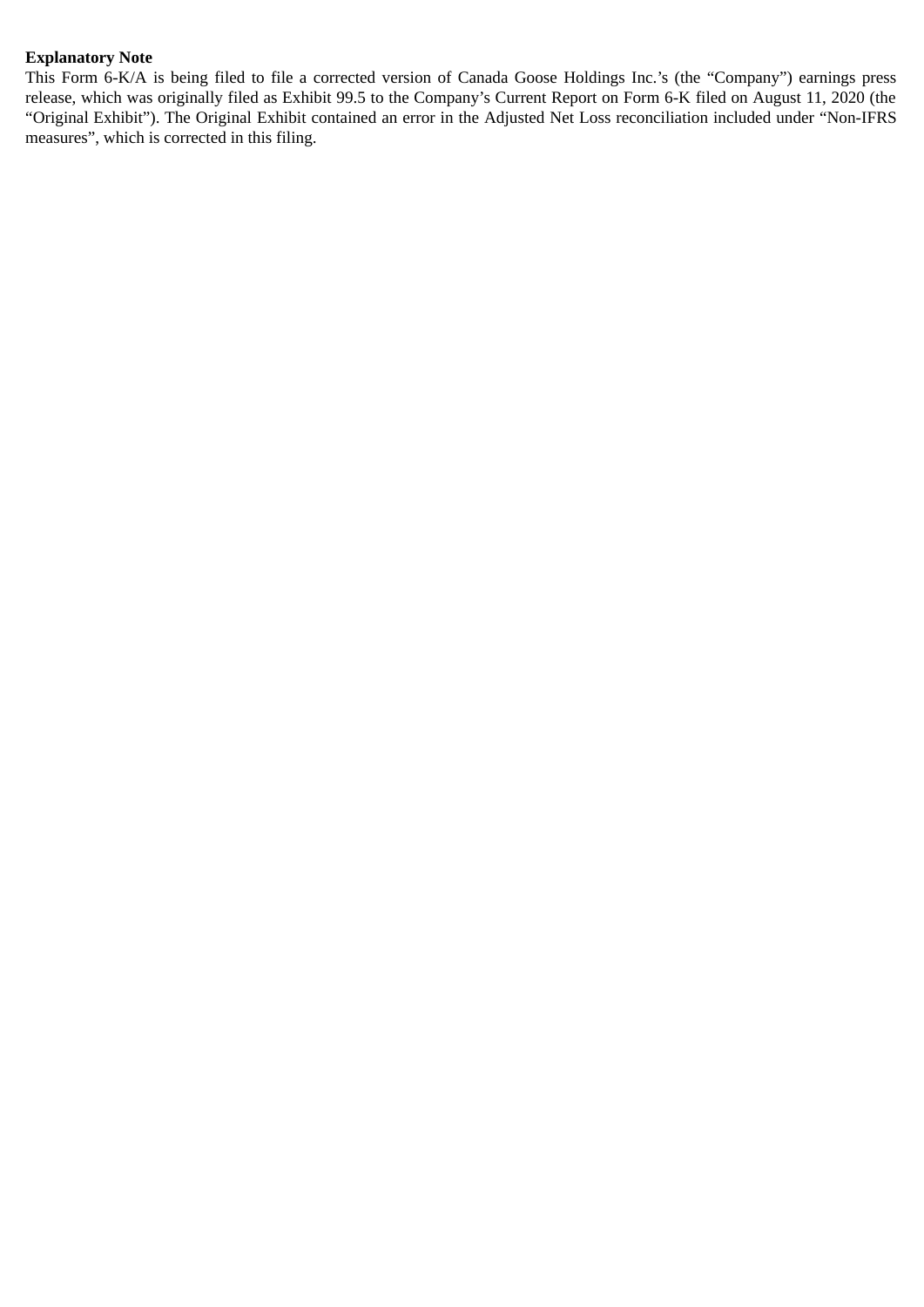## **EXHIBIT INDEX**

| Exhibit<br>No. | <b>Description</b>                                                           |
|----------------|------------------------------------------------------------------------------|
| 99.5           | Corrected Press release of Canada Goose Holdings Inc., dated August 11, 2020 |

-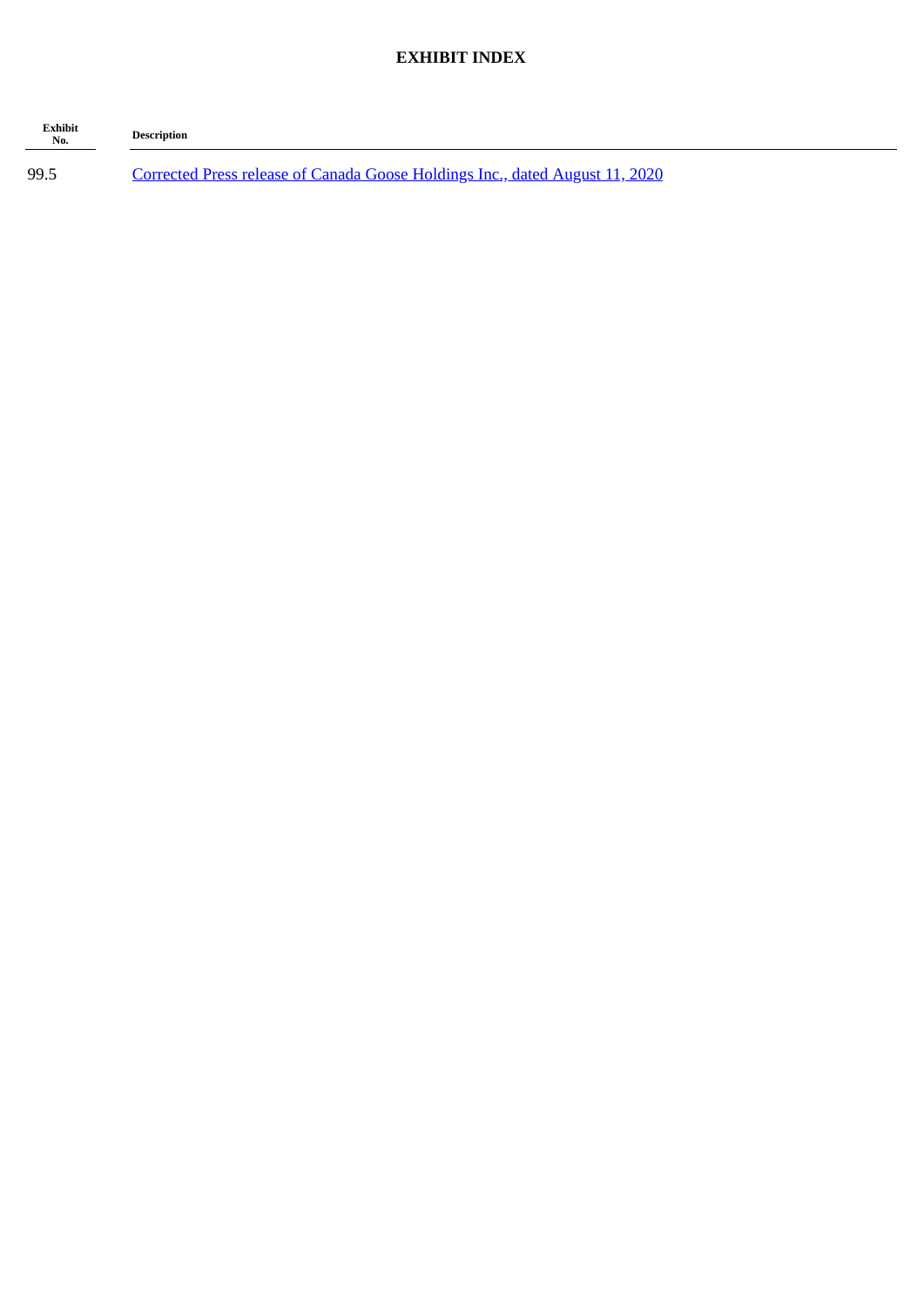## **SIGNATURES**

Pursuant to the requirements of the Securities Exchange Act of 1934, the registrant has duly caused this report to be signed on its behalf by the undersigned, thereunto duly authorized.

## **Canada Goose Holdings Inc.**

By: /s/ Jonathan Sinclair

Name: Jonathan Sinclair Title: Executive Vice President and Chief Financial Officer

Date: August 11, 2020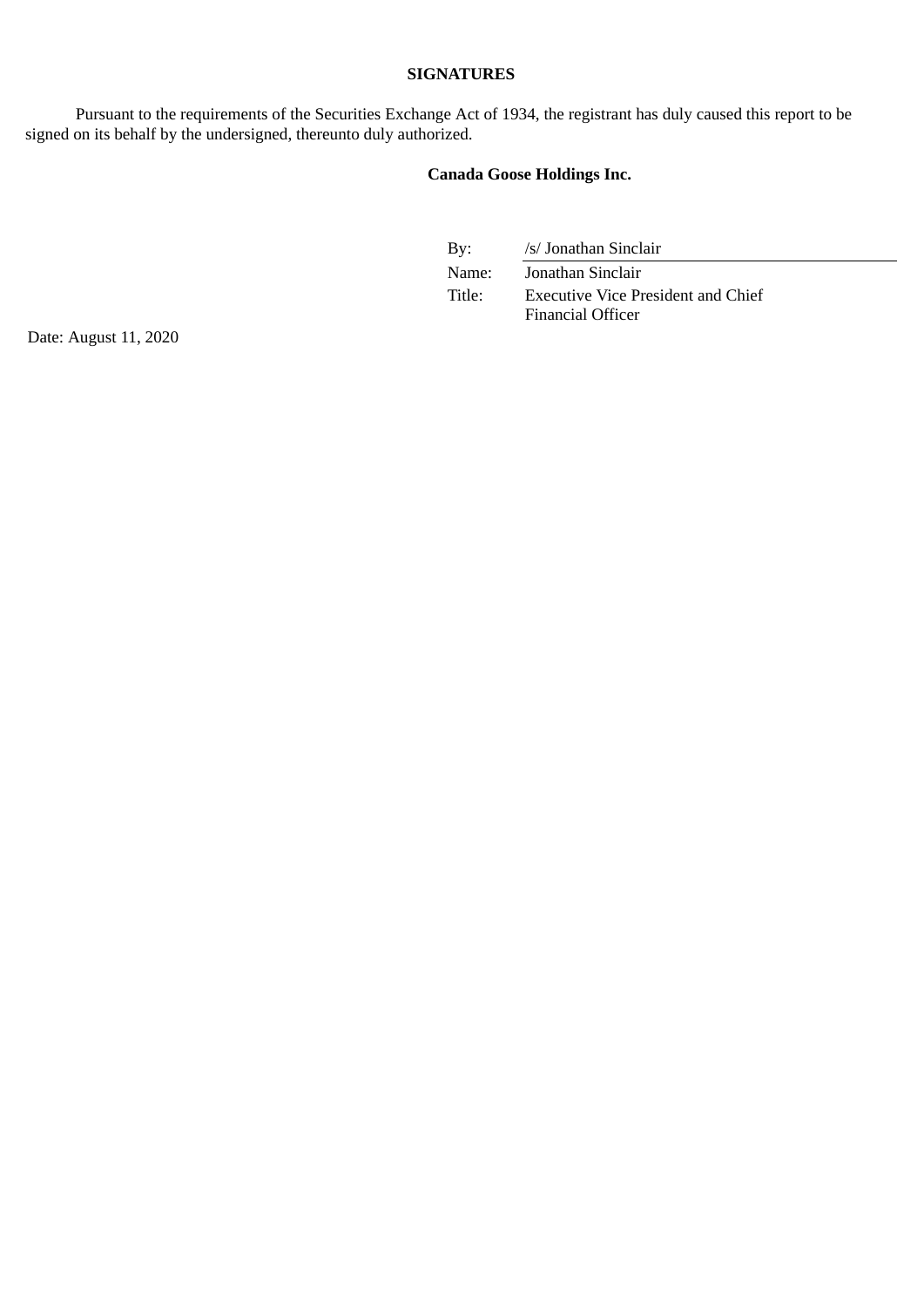<span id="page-4-0"></span>CORRECTING and REPLACING Canada Goose Reports Results for First Quarter Fiscal 2021-- The release has been corrected to include the previously omitted disclosure of restructuring expense of \$1.6m as an adjustment to the calculation of Adjusted Net Loss under "Reconciliation of Non-IFRS Measures" and to correct Total adjustments for the first quarter ended June 28, 2020 to \$15.8m (instead of *\$14.2m).*

*The corrected release reads:*

# **Canada Goose Reports Results for First Quarter Fiscal 2021**



**First Quarter Fiscal 2021 Highlights (in Canadian dollars):**

- **• Total revenue \$26.1m**
- **• Net loss \$(50.1)m, or \$(0.46) per diluted share**
- **• Non-IFRS adjusted EBIT \$(46.5)m**
- **• Non-IFRS adjusted net loss \$(38.4)m, or \$(0.35) per diluted share**

**TORONTO, ON (August 11, 2020)** - Canada Goose Holdings Inc. ("Canada Goose" or the "Company") (NYSE:GOOS, TSX:GOOS) today announced financial results for the first quarter ended June 28, 2020.

"Adversity demands change, drives innovation and reveals winners. For Canada Goose, that has never been more true than today, as we begin to see signs of recovery around the world, heading into our most important season," said Dani Reiss, President & CEO. "Where we face uncertainty, we have practiced discipline and flexibility, and where we see opportunity, we have accelerated our strategic plans."

### **COVID-19 Business Update**

Today's reality has reinforced long-standing pillars of Canada Goose's DTC strategy: globally scalable in-house e-Commerce and omnichannel innovation. With digital adoption rising rapidly, the Company has increased and accelerated investments in these areas going into the Fall / Winter season. This includes the launch of mobile omni-channel capabilities in U.S. stores, following a successful pilot in Canada, and a cross-border solution to expand international access.

Retail investments have also been reduced and refocused. New openings this year will be concentrated in Mainland China, where the recovery of traffic remains ahead of other markets. With international tourism now heavily constrained, serving the world's largest luxury consumer base at home is increasingly crucial. The first of 4 committed new stores opened in Chengdu in June and it has consistently performed ahead of expectations.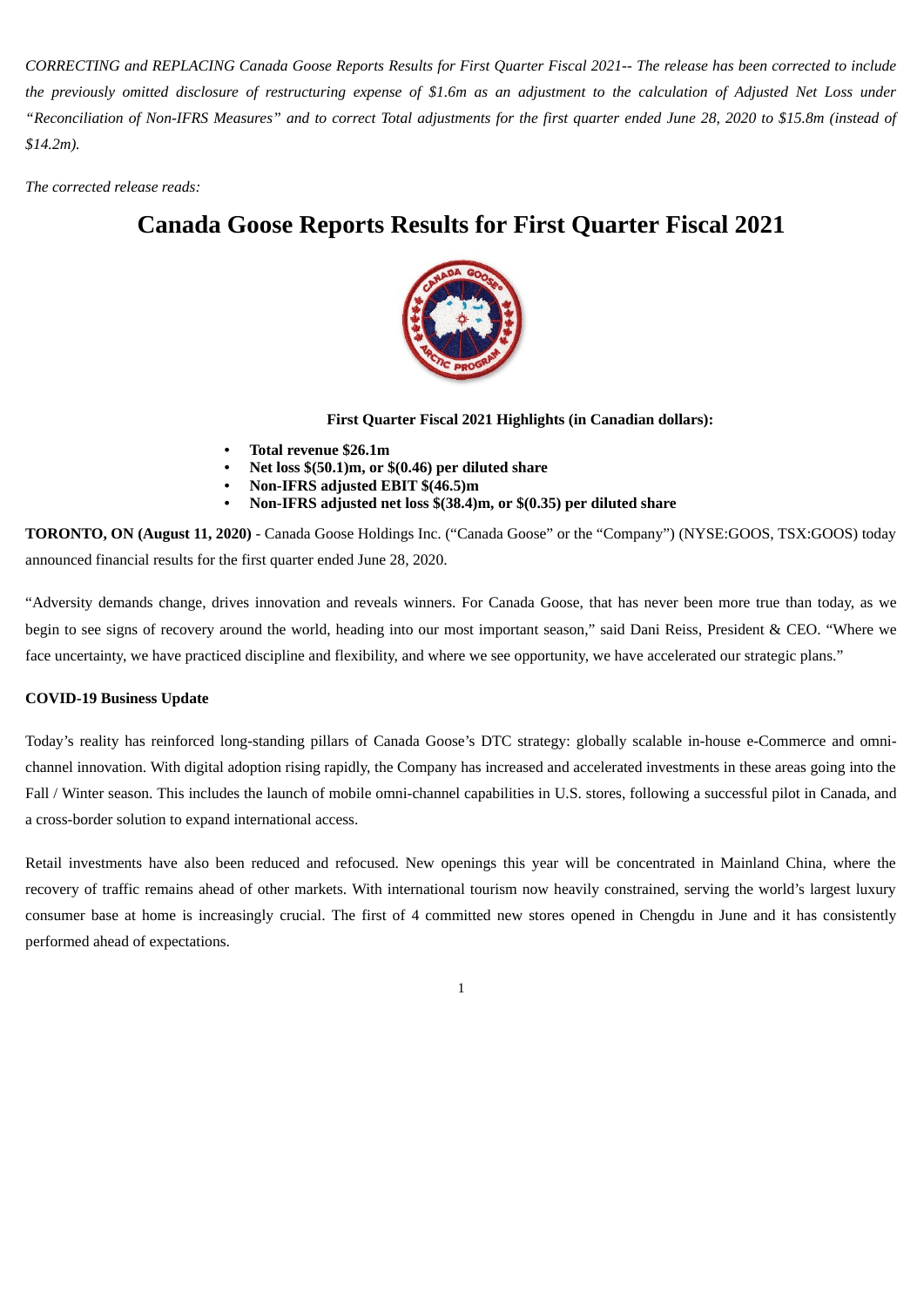21 of 22 retail stores in the DTC channel globally are now in operation. Employee and guest safety measures have been introduced in all locations. This includes enhanced cleaning and sanitization, reduced occupancy levels to support physical distancing, and reduced operating hours.

Alongside the continued production of PPE to support front line workers in the fight against COVID-19, down-filled jacket manufacturing has restarted on a limited basis. With a strong finished goods position already staged, it is focused on adding depth for key on-trend styles in the upcoming Fall / Winter season. The Company currently plans to produce roughly one third of fiscal 2020 output, with the intention of significantly reducing inventory by the end of fiscal 2021.

Canada Goose's liquidity and cash flow profile continue to provide extensive coverage against ongoing external uncertainties. Measures taken to reduce anticipated cash expenses and investments by \$90.0m in the first quarter of fiscal 2021 were fully met. Despite the significant topline impact of temporary retail closures, net cash used in operating activities was \$110.5m lower than the comparative quarter last year.

#### **First Quarter Fiscal 2021 Results (in Canadian dollars, compared to First Quarter Fiscal 2020)**

- Total revenue was \$26.1m from \$71.1m.
	- DTC revenue was \$10.4m from \$34.8m. The decrease was driven by temporary store closures and reduced store hours due to COVID-19 disruptions globally. In line with seasonality, revenue generated through e-commerce was consistent with the comparative quarter.
	- Wholesale revenue was \$8.7m from \$35.6m. The decrease was a result of a significant reduction in shipments due to COVID-19 disruptions to partner operations. Revenue generated in the quarter comprised international distributor shipments to Asia.
	- Other revenue was \$7.0m from \$0.7m. The increase was attributable to PPE sales in support of COVID-19 response efforts.
- Gross profit was \$4.8m, a gross margin of 18.4%, compared to \$40.9m and 57.5%. The decrease in gross margin was a result of lower gross margins in the Wholesale and Other segments and a lower proportion of DTC revenue, offset by an increase in DTC gross margin. Excluding the sale of PPE at cost and \$4.3m of net overhead costs resulting from the temporary closure of our manufacturing facilities, gross margin was 47.6%.
	- DTC gross profit was \$8.6m, a gross margin of 82.7%, compared to \$26.0m and 74.7%. The increase in gross margin was driven by a \$1.7m (+1,620 bps) duty recovery related to 2019 shipments to Asia, partially offset by \$0.7m (-680 bps) of favourable inventory recoveries in the comparative quarter. These factors had a disproportionate impact on DTC gross margin given the low level of revenue in the quarter.
	- Wholesale gross profit was \$1.5m, a gross margin of 17.2%, compared to \$14.9m and 41.9%. The decrease in gross margin was attributable to a \$11.7m (-990 bps) decline resulting from a higher proportion of distributor sales relative to the comparative quarter. In addition, there was a \$1.7m (-1,730 bps) impact due to favourable inventory recoveries in the comparative quarter. These factors had a disproportionate impact on wholesale gross margin given the low level of revenue in the quarter.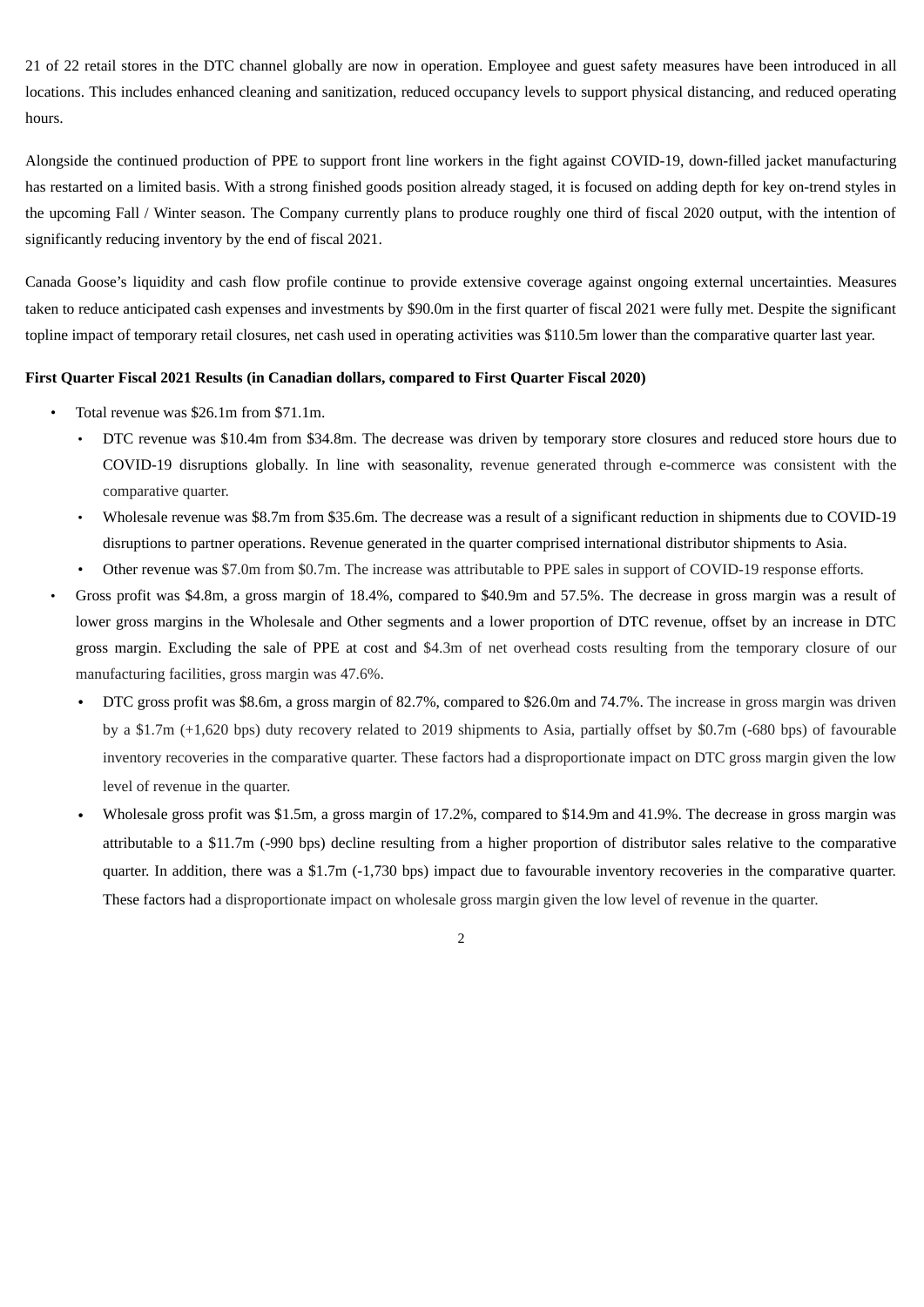- Other segment gross loss was \$(5.3)m, compared to \$nil. PPE gross profit and gross margin were \$nil and 0%, as PPE was sold at cost. Gross loss and gross margin were further affected by \$4.3m (-6,190 bps) of net overhead costs resulting from the temporary closure of our manufacturing facilities.
- Operating loss was \$(59.3)m, an operating margin of (227.2)%, compared to \$(27.5)m and (38.7)%. The decrease in operating loss and operating margin was a result of reduced revenue due to COVID-19.
	- DTC operating loss was \$(12.2)m, an operating margin of (117.3)%, compared to operating income of \$6.5m and 18.7%. The operating loss was driven by COVID-19 temporary store closures resulting in lower revenue, offset by \$1.2m of government payroll subsidies, savings from variable rent, and other cost saving initiatives. COVID-19 related temporary store closure costs of \$5.5m were recognized. The decline in DTC operating margin reflects fixed cost deleverage resulting from lower revenue.
	- Wholesale operating loss was \$(7.2)m, an operating margin of (82.8)%, compared to operating income of \$5.0m and 14.0%. The decrease in operating loss was attributable to the decline in revenue offset by cost reduction efforts across the business, supplemented by \$0.8m of government payroll subsidies. The decline in operating margin reflects fixed cost deleverage as a result of lower revenue.
	- Other operating loss was \$(39.9)m, compared to \$(39.0)m. The decrease in operating loss was attributable to \$4.3m of net overhead costs resulting from the temporary closure of our manufacturing facilities, offset by \$5.1m of government payroll subsidies recognized in SG&A.
- Net loss was \$(50.1)m, or \$(0.46) per diluted share, compared to \$(29.4)m, or \$(0.27) per diluted share.
- Adjusted  $EBIT^{(1)}$  was \$(46.5)m, compared to \$(25.9)m.
- Adjusted net loss<sup>(1)</sup> was \$(38.4)m, or \$(0.35) per diluted share, compared to \$(22.8)m, or \$(0.21) per diluted share.
- (1) *See "Non-IFRS Financial Measures".*

### **Outlook**

While there has been a gradual sequential improvement in performance, the negative financial impacts of COVID-19 have continued in the second quarter of fiscal 2021, with a significant revenue decline expected.

In the wholesale channel, which represented 74.2% of sales in the second quarter of fiscal 2020, shipments to partners continue to be materially lower as they restart their retail operations. A controlled and selective approach is being employed in the early stages of reopening. On an annual basis, the Company expects lower wholesale revenue, and later shipment timing, relative to fiscal 2020.

In the DTC channel, consistent with earlier experiences in Greater China, reopened retail stores globally have had slow starts, with traffic considerably lower than in the comparative quarter. The current period is a low point for online purchasing due to the limited in-season relevance of the offering. Preparations for the peak online selling season continue to remain on-track.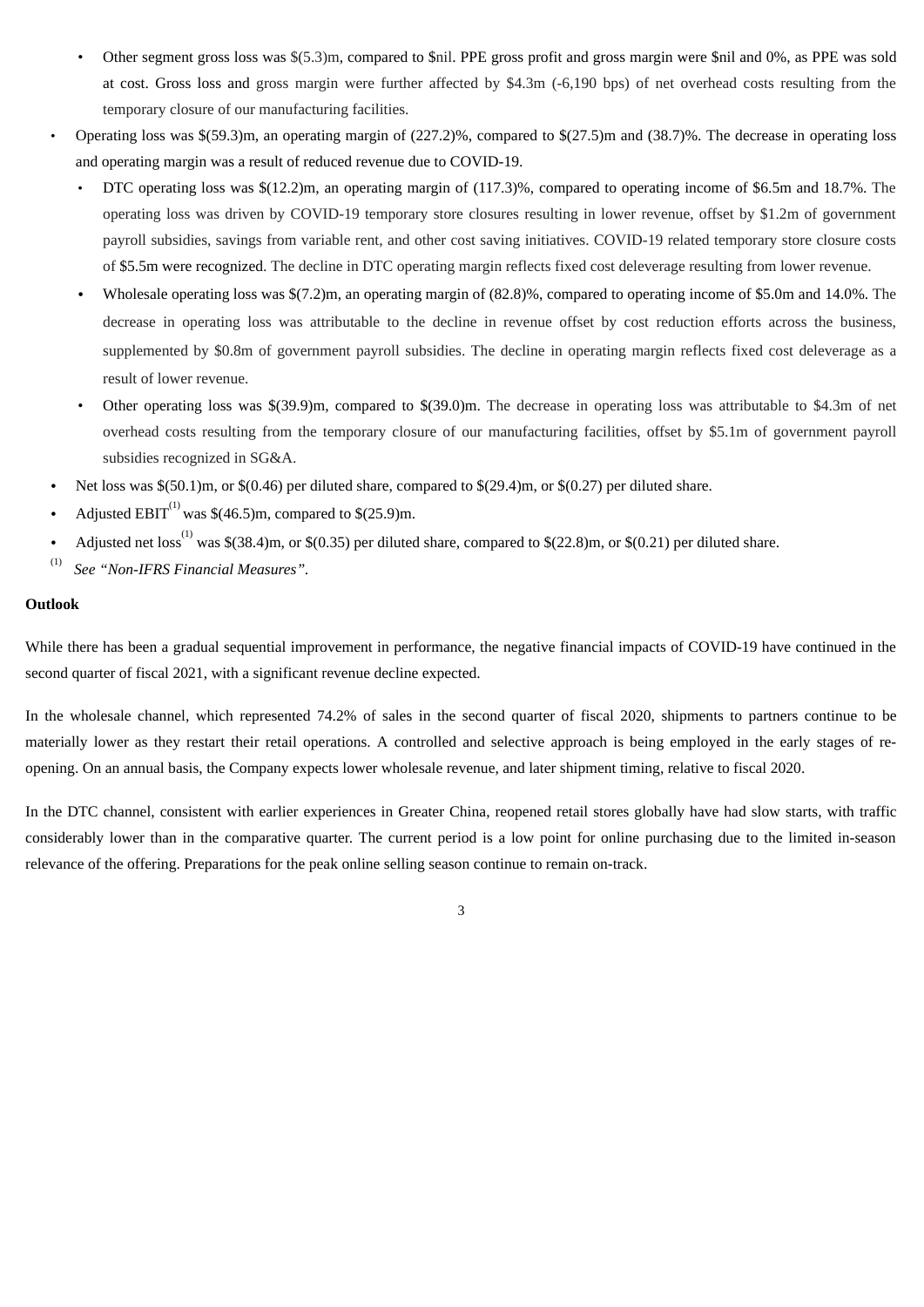Given prevailing global uncertainties, including the potential for second wave outbreaks, the pace of retail traffic recovery, and the impact of economic developments and travel restrictions on consumer discretionary spending, all of which are unknown, the Company continues to not provide an outlook for fiscal 2021.

### **Conference Call Information**

Dani Reiss, President and Chief Executive Officer and Jonathan Sinclair, EVP and Chief Financial Officer, will host the conference call at 9:00 a.m. Eastern Time on August 11, 2020. Those interested in participating are invited to dial (866) 211-4197 or (647) 689-6828 if calling internationally and reference Conference ID 6087995 when prompted. A live audio webcast of the conference call will be available online at http: investor.canadagoose.com.

#### **About Canada Goose**

Founded in a small warehouse in Toronto, Canada in 1957, Canada Goose has grown into one of the world's leading makers of performance luxury apparel. Every collection is informed by the rugged demands of the Arctic and inspired by relentless innovation and uncompromised craftsmanship. From the coldest places on Earth to global fashion capitals, people are proud to wear Canada Goose products. Canada Goose is a recognized leader for its Made in Canada commitment, and is a long-time partner of Polar Bears International. Visit www.canadagoose.com for more information.

#### **Non-IFRS Financial Measures**

This press release includes references to certain non-IFRS financial measures such as adjusted EBIT, adjusted net loss and adjusted net loss per diluted share. These financial measures are employed by the Company to measure its operating and economic performance and to assist in business decision-making, as well as providing key performance information to senior management. The Company believes that, in addition to conventional measures prepared in accordance with IFRS, certain investors and analysts use this information to evaluate the Company's operating and financial performance. These financial measures are not defined under IFRS nor do they replace or supersede any standardized measure under IFRS. Other companies in our industry may calculate these measures differently than we do, limiting their usefulness as comparative measures. Definitions and reconciliations of non-IFRS measures to the nearest IFRS measure can be found in our MD&A. Such reconciliations can also be found in this press release under "Reconciliation of Non-IFRS Measures".

#### **Cautionary Note Regarding Forward-Looking Statements**

This press release contains forward-looking statements, including statements relating to the Company's anticipated fiscal 2021 performance, the execution of our proposed strategy, investments and product introductions, the pace of retail re-openings and the general impact of the COVID-19 pandemic on the business. These forward-looking statements generally can be identified by the use of words such as "anticipate," "believe," "could," "continue," "expect," "estimate," "forecast," "may," "potential," "project," "plan," "would," "will," and other words of similar meaning. Each forward-looking statement contained in this press release is subject to risks and uncertainties that could cause actual results to differ materially from those expressed or implied by such statement. Our business is subject to substantial risks and uncertainties. Applicable risks and uncertainties include, among others, the impact of the ongoing COVID-19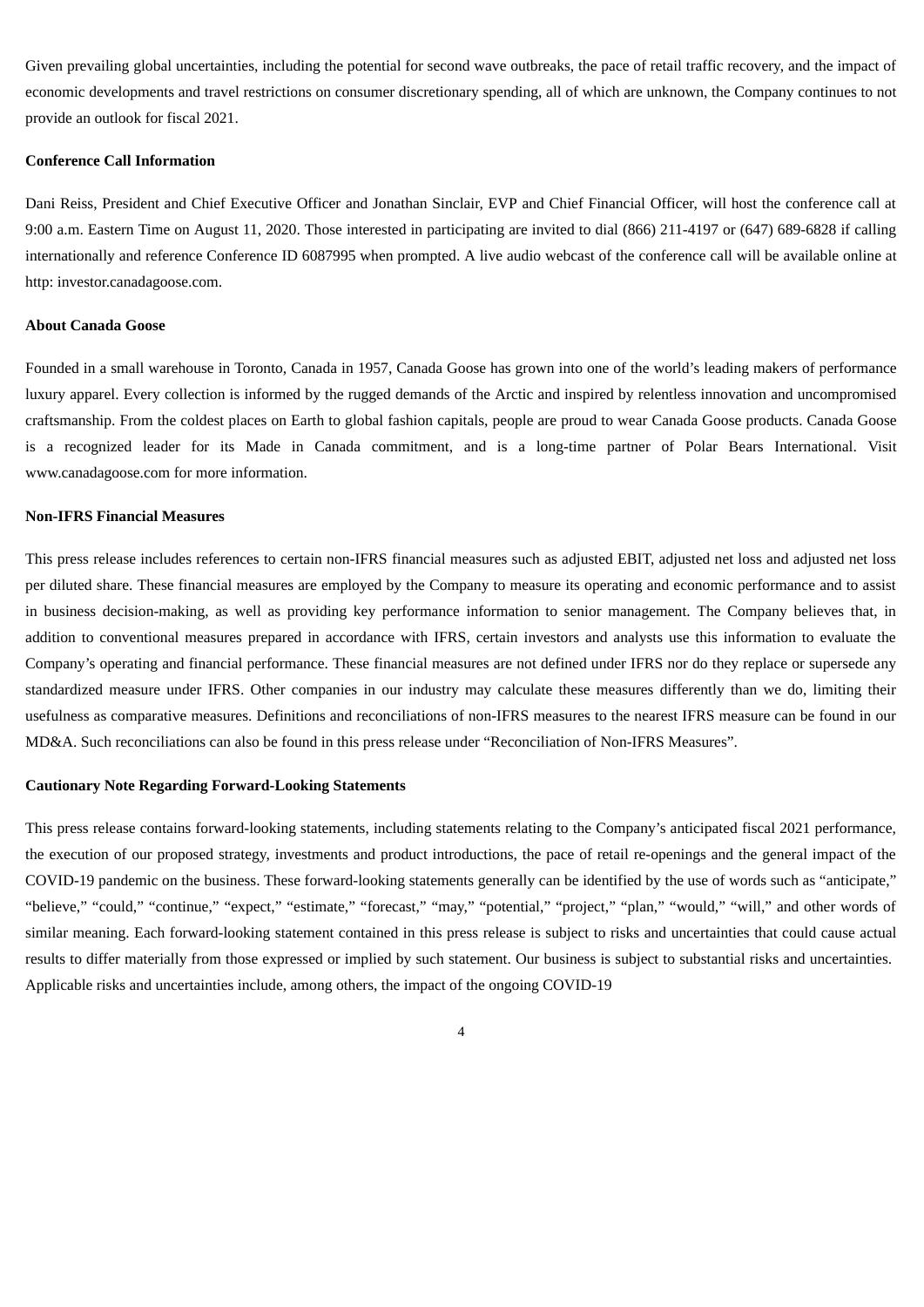pandemic, and are discussed under the headings "Cautionary Note regarding Forward-Looking Statements" and "Factors Affecting our Performance" in our MD&A as well as in our "Risk Factors" in our Annual Report on Form 20-F for the year ended March 29, 2020. You are also encouraged to read our filings with the SEC, available at www.sec.gov, and our filings with Canadian securities regulatory authorities available at www.sedar.com for a discussion of these and other risks and uncertainties. Investors, potential investors, and others should give careful consideration to these risks and uncertainties. We caution investors not to rely on the forward-looking statements contained in this press release when making an investment decision in our securities. The forward-looking statements in this press release speak only as of the date of this release, and we undertake no obligation to update or revise any of these statements.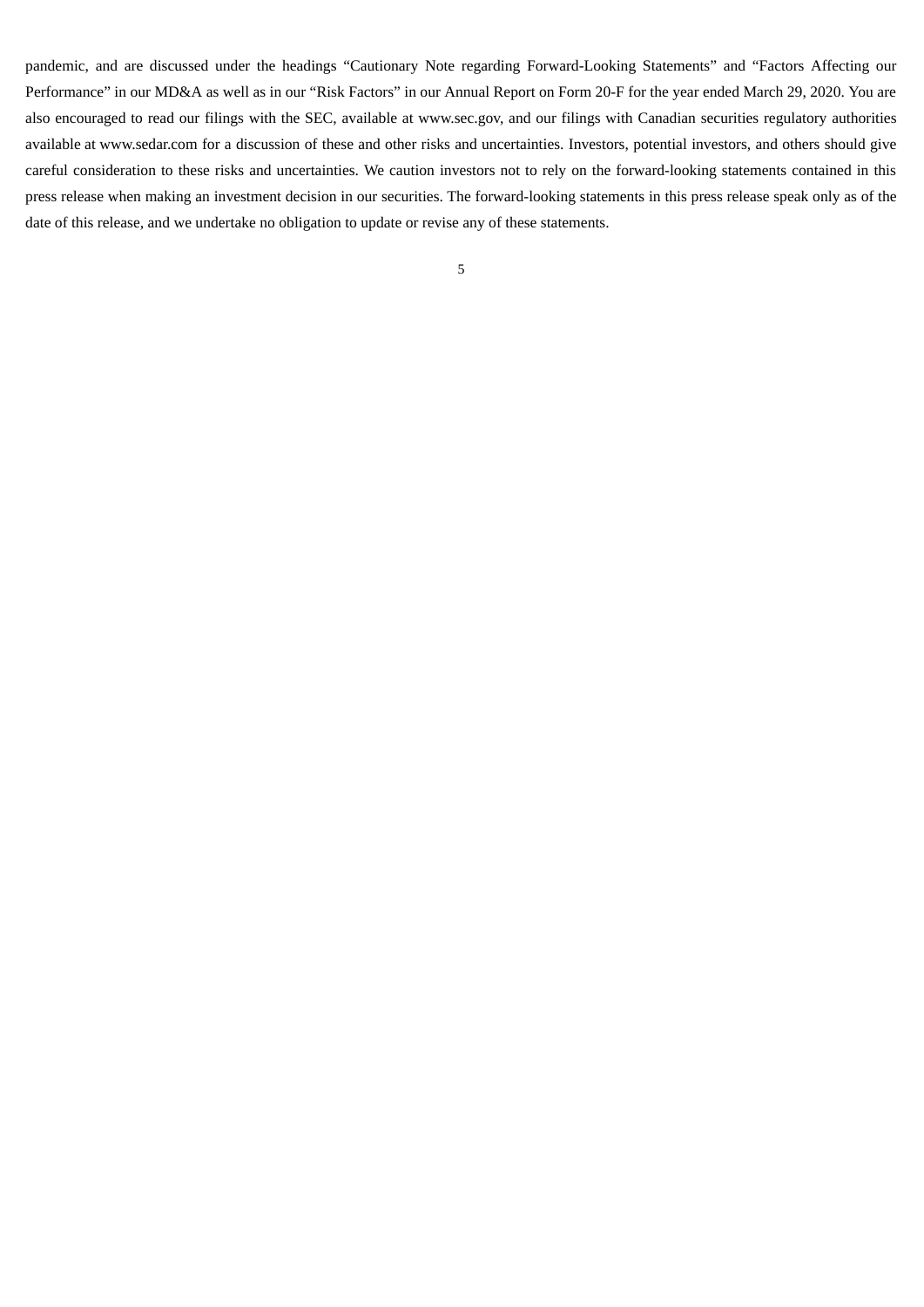## **Condensed Consolidated Interim Statements of Income and Comprehensive Income (unaudited)**

(in millions of Canadian dollars, except share and per share amounts)

|                                               |                         | First quarter ended     |  |
|-----------------------------------------------|-------------------------|-------------------------|--|
|                                               | <b>June 28,</b><br>2020 | <b>June 30,</b><br>2019 |  |
|                                               | \$                      | \$                      |  |
| <b>Revenue</b>                                | 26.1                    | 71.1                    |  |
| Cost of sales                                 | 21.3                    | 30.2                    |  |
| <b>Gross profit</b>                           | 4.8                     | 40.9                    |  |
| Gross margin                                  | 18.4%                   | 57.5 %                  |  |
| Selling, general and administrative expenses  | 48.6                    | 57.5                    |  |
| SG&A expenses as % of revenue                 | 186.2%                  | 80.9%                   |  |
| Depreciation and amortization                 | 15.5                    | 10.9                    |  |
| <b>Operating loss</b>                         | (59.3)                  | (27.5)                  |  |
| Operating margin                              | $(227.2)\%$             | $(38.7)\%$              |  |
| Net interest, finance and other costs         | 6.7                     | 12.2                    |  |
| Loss before income taxes                      | (66.0)                  | (39.7)                  |  |
| Income tax recovery                           | (15.9)                  | (10.3)                  |  |
| Effective tax rate                            | 24.1 %                  | 25.9%                   |  |
| <b>Net loss</b>                               | (50.1)                  | (29.4)                  |  |
| Other comprehensive income                    | 2.0                     | 3.9                     |  |
| <b>Comprehensive loss</b>                     | (48.1)                  | (25.5)                  |  |
| Loss per share                                |                         |                         |  |
| Basic and diluted                             | \$<br>(0.46)<br>\$      | (0.27)                  |  |
| Weighted average number of shares outstanding |                         |                         |  |
| Basic and diluted                             | 110,080,288             | 110,012,100             |  |
| Other data:(1)                                |                         |                         |  |
| Adjusted net loss                             | (38.4)                  | (22.8)                  |  |
| Adjusted net loss per basic and diluted share | \$<br>(0.35)<br>\$      | (0.21)                  |  |
| <b>EBIT</b>                                   | (59.3)                  | (27.5)                  |  |
| <b>Adjusted EBIT</b>                          | (46.5)                  | (25.9)                  |  |
| Adjusted EBIT margin                          | $(178.2)\%$             | $(36.4)\%$              |  |
| $^{(1)}$ See "Non-IFRS Financial Measures".   |                         |                         |  |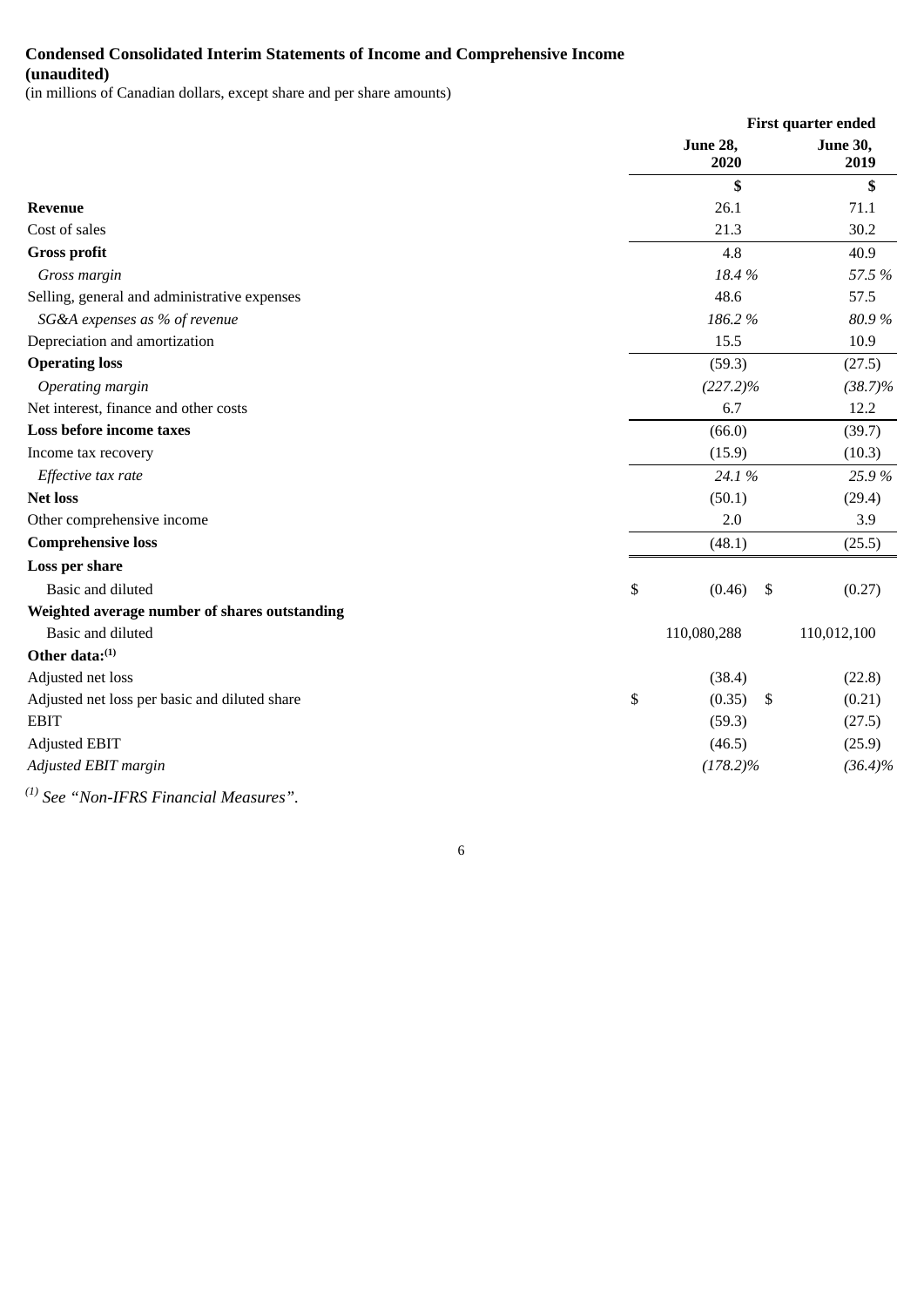## **Condensed Consolidated Interim Statements of Financial Position**

## **(unaudited)**

(in millions of Canadian dollars)

|                                            | <b>June 28,</b><br>2020 | <b>June 30,</b><br>2019 | March 29,<br>2020 |
|--------------------------------------------|-------------------------|-------------------------|-------------------|
| <b>Assets</b>                              | \$                      | \$                      | S                 |
| <b>Current assets</b>                      |                         |                         |                   |
| Cash                                       | 160.1                   | 25.0                    | 31.7              |
| Trade receivables                          | 28.2                    | 31.3                    | 32.3              |
| Inventories                                | 428.6                   | 366.1                   | 412.3             |
| Income taxes receivable                    | 11.9                    | 9.4                     | 12.0              |
| Other current assets                       | 40.6                    | 48.2                    | 43.5              |
| <b>Total current assets</b>                | 669.4                   | 480.0                   | 531.8             |
| Deferred income taxes                      | 53.5                    | 27.9                    | 40.8              |
| Property, plant and equipment              | 115.0                   | 87.4                    | 115.1             |
| Intangible assets                          | 159.5                   | 153.9                   | 161.7             |
| Right-of-use assets                        | 211.7                   | 198.5                   | 211.8             |
| Goodwill                                   | 53.1                    | 53.1                    | 53.1              |
| Other long-term assets                     | 2.2                     | 2.8                     | 6.0               |
| <b>Total assets</b>                        | 1,264.4                 | 1,003.6                 | 1,120.3           |
| <b>Liabilities</b>                         |                         |                         |                   |
| <b>Current liabilities</b>                 |                         |                         |                   |
| Accounts payable and accrued liabilities   | 134.8                   | 107.9                   | 144.4             |
| Provisions                                 | 10.8                    | 5.9                     | 15.6              |
| Income taxes payable                       | 11.7                    | 5.6                     | 13.0              |
| Short-term borrowings                      | 2.6                     |                         |                   |
| Lease liabilities                          | 37.8                    | 28.1                    | 35.9              |
| <b>Total current liabilities</b>           | 197.7                   | 147.5                   | 208.9             |
| Provisions                                 | 21.8                    | 14.4                    | 21.4              |
| Deferred income taxes                      | 13.1                    | 14.9                    | 15.1              |
| Revolving facility                         | 207.9                   | 159.6                   |                   |
| Term loan                                  | 154.6                   | 147.6                   | 158.1             |
| Lease liabilities                          | 190.9                   | 180.6                   | 192.0             |
| Other long-term liabilities                | 4.2                     | 6.8                     | 4.6               |
| <b>Total liabilities</b>                   | 790.2                   | 671.4                   | 600.1             |
| <b>Shareholders' equity</b>                | 474.2                   | 332.2                   | 520.2             |
| Total liabilities and shareholders' equity | 1,264.4                 | 1,003.6                 | 1,120.3           |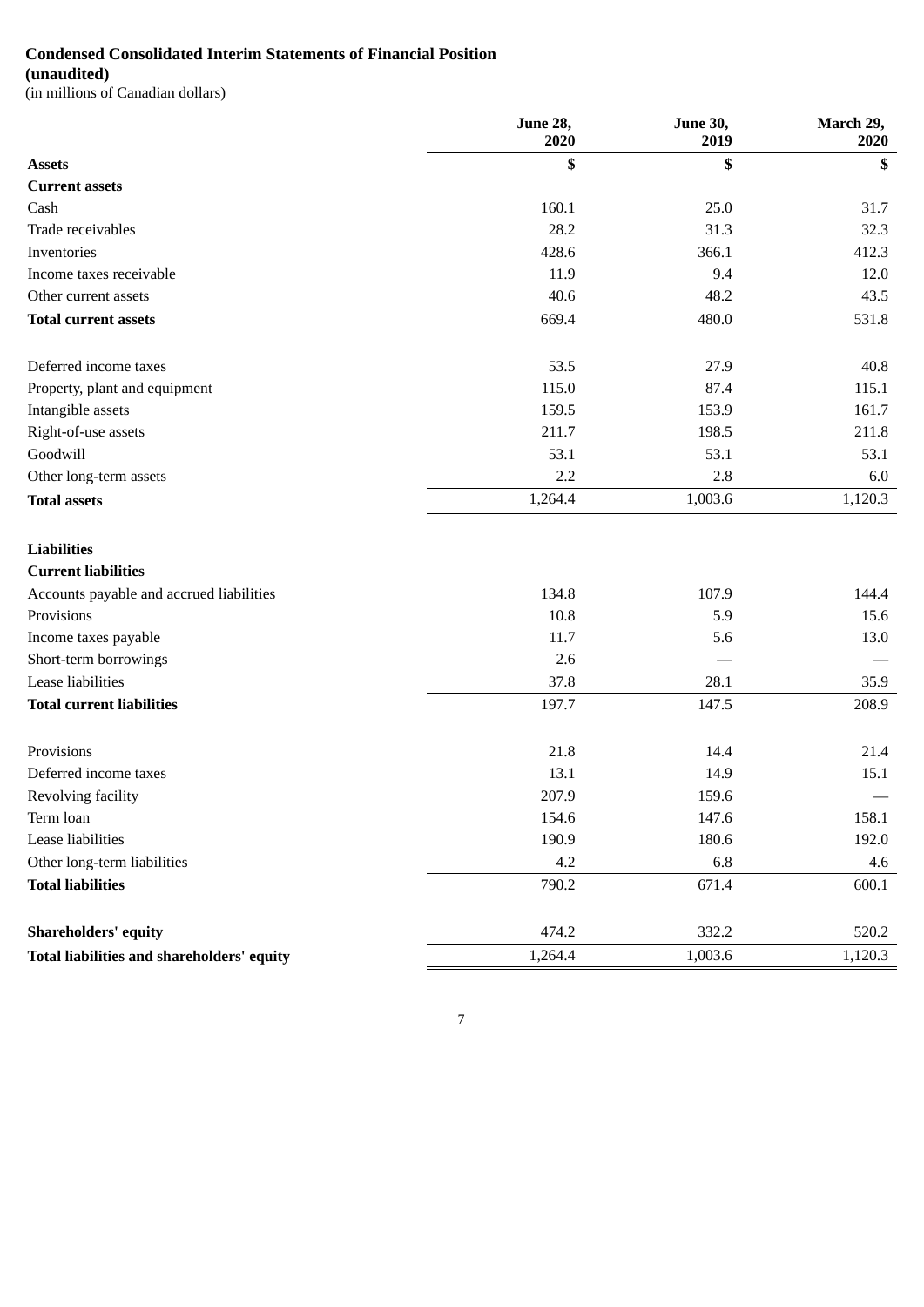## **Reconciliation of Non-IFRS Measures**

The tables below reconcile net loss to EBIT, adjusted EBIT, and adjusted net loss for the periods indicated. Adjusted EBIT margin is equal to adjusted EBIT for the period presented as a percentage of revenue for the same period.

|                                                                                  | For the first quarter ended |                             |  |
|----------------------------------------------------------------------------------|-----------------------------|-----------------------------|--|
| (in millions of Canadian dollars)<br>(unaudited)                                 | <b>June 28,</b><br>2020     | <b>June 30,</b><br>2019     |  |
| Net loss                                                                         | (50.1)                      | (29.4)                      |  |
| Add (deduct) the impact of:                                                      |                             |                             |  |
| Income tax recovery                                                              | (15.9)                      | (10.3)                      |  |
| Net interest, finance and other costs                                            | 6.7                         | 12.2                        |  |
| <b>EBIT</b>                                                                      | (59.3)                      | (27.5)                      |  |
| Costs of the Baffin acquisition (a)                                              | 0.4                         | 0.5                         |  |
| Unrealized foreign exchange (gain) loss on Term Loan Facility (b)                | (0.1)                       | (1.5)                       |  |
| Share-based compensation (c)                                                     | 0.1                         | 0.3                         |  |
| Transition of logistics agencies (d)                                             | 1.5                         |                             |  |
| Legal proceeding fees (e)                                                        | 0.7                         |                             |  |
| Net temporary store closure costs (f)                                            | 5.5                         |                             |  |
| Net excess overhead costs from temporary closure of manufacturing facilities (f) | 4.3                         |                             |  |
| Pre-store opening costs (g)                                                      | 0.9                         | 2.3                         |  |
| Other                                                                            | (0.5)                       |                             |  |
| Total adjustments                                                                | 12.8                        | 1.6                         |  |
| <b>Adjusted EBIT</b>                                                             | (46.5)                      | (25.9)                      |  |
| Adjusted EBIT margin                                                             | $(178.2)\%$                 | $(36.4)\%$                  |  |
|                                                                                  |                             | For the first quarter ended |  |
| (in millions of Canadian dollars)                                                | June 28,                    | <b>June 30,</b>             |  |
| (unaudited)                                                                      | 2020                        | 2019                        |  |
| <b>Net loss</b>                                                                  | (50.1)                      | (29.4)                      |  |
| Add (deduct) the impact of:                                                      |                             |                             |  |
| Costs of the Baffin acquisition (a)                                              | 0.4                         | 0.5                         |  |
| Unrealized foreign exchange (gain) loss on Term Loan Facility (b)                | (0.1)                       | (1.5)                       |  |
| Share-based compensation (c)                                                     | 0.1                         | 0.3                         |  |
| Transition of logistics agencies (d)                                             | 1.5                         |                             |  |
| Legal proceeding fees (e)                                                        | 0.7                         |                             |  |
| Net temporary store closure costs (f) (h)                                        | 6.7                         |                             |  |
| Net excess overhead costs from temporary closure of manufacturing facilities (f) | 4.3                         |                             |  |
| Pre-store opening costs (i)                                                      | 1.1                         | 2.8                         |  |
| Acceleration of unamortized costs on term loan refinancing (j)                   |                             | 7.0                         |  |
| Restructuring expense (f)                                                        | 1.6                         |                             |  |
| Other                                                                            | (0.5)                       |                             |  |
| <b>Total adjustments</b>                                                         | 15.8                        | 9.1                         |  |
| Tax effect of adjustments                                                        | (4.1)                       | (2.5)                       |  |
| <b>Adjusted net loss</b>                                                         | (38.4)                      | (22.8)                      |  |